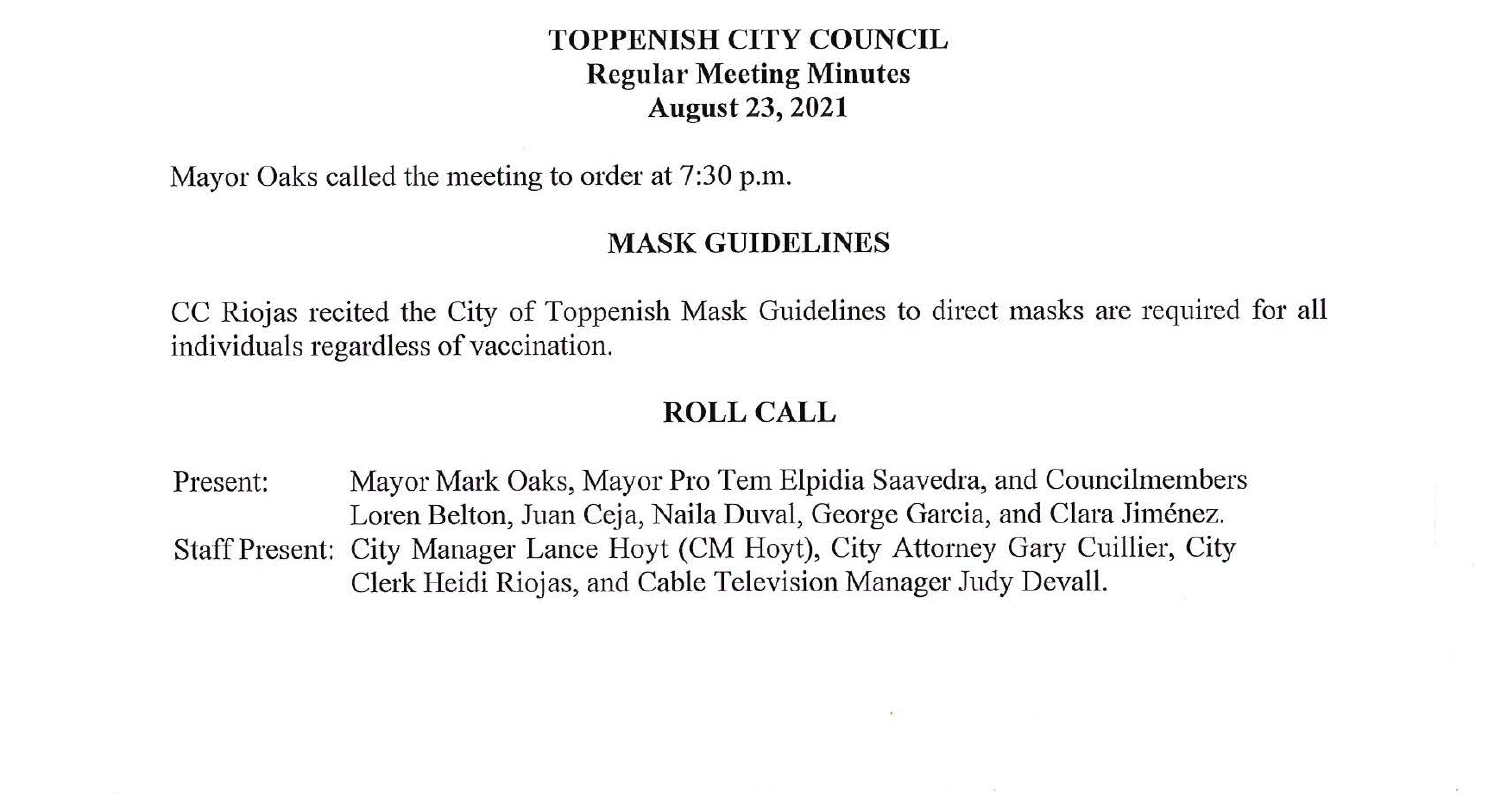CC Riojas conducted roll call for each City Councilmember to respond their attendance at the meeting. Mayor Oaks, Mayor Pro Tem Saavedra, and Councilmembers Belton, Ceja, Duval, Garcia, and Jiménez responded their attendance during roll call.

#### **APPROVE AGENDA**

Mayor Pro Tem Saavedra moved, seconded by Councilmember Jiménez to approve the August 23, 2021 Agenda. Motion carried unanimously.

### **PUBLIC COMMENT**

None

 $\begin{array}{c} \hline \end{array}$ 

#### **CONSENT AGENDA**

Mayor Pro Tem Saavedra moved, seconded by Councilmember Duval to approve Consent Agenda items a through d:

- a. Approve Minutes of the August 9, 2021 Regular Meeting
- b. Receive 1st Quarter 2021 Financial Report
- c. Approve Payroll Checks Number 35345 through 35366 and electronic transfers in the total amount of \$253,593.04 dated August 18, 2021
- d. Approve Claims Checks Number 94162 through 94239 and electronic transfers in the total amount of \$384,984.29 dated August 23, 2021

Motion carried unanimously.

#### **NEW BUSINESS**

**Resolution 2021-30: A Resolution Rescinding Resolutions 2020-29, Resolution 2020-30, and Resolution 2020-34 for the Temporary Suspension of Utility Late Fees, the Temporary Suspension of Utility Shut Offs, the Temporary Extension of Housing Loan Payments and the Temporary Suspension of Housing Late Fees During the COVID-19 Outbreak.** 

Mayor Pro Tem Saavedra moved, seconded by Councilmember Duval to approve Resolution 2021-30. Motion carried unanimously.

### **Resolution 2021-31: A Resolution Approving Change Order No. 2 to Contract with Concord Construction, Inc. for the Public Works Office and Vehicle Storage Project.**

Councilmember Jimenez moved, seconded by Councilmember Belton to approve Resolution 2021-31. Motion carried unanimously.

# **Resolution 2021-32: A Resolution Approving Change Order No. 2 to Contract with Concord Construction, Inc. for the Public Works Office and Vehicle Storage Project.**

Councilmember Belton moved, seconded by Councilmember Garcia to approve Resolution 2021- 32. Motion carried unanimously.